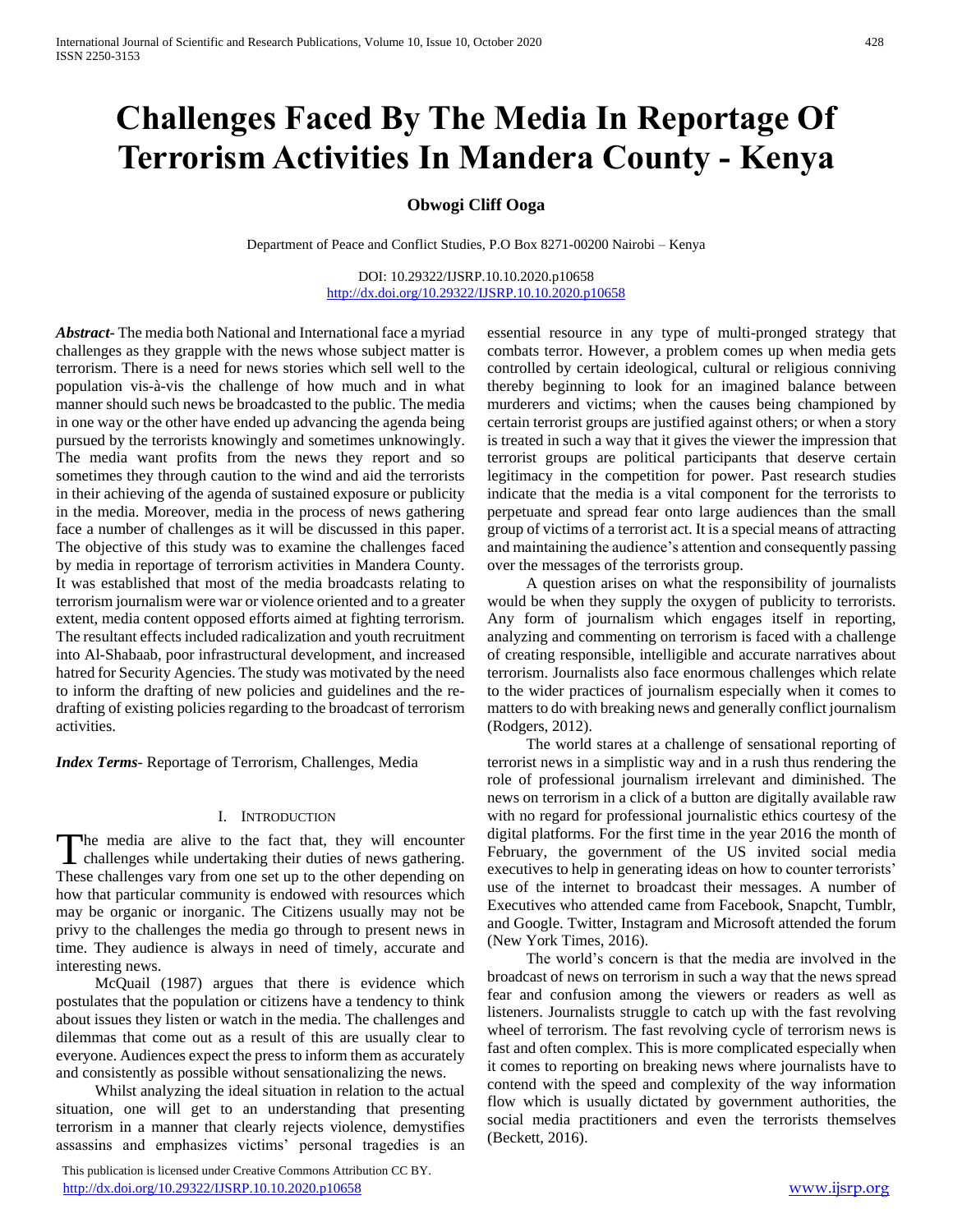## II. LITERATURE REVIEW

 It should be clear to everyone concerned that in the United States of America, faith in American press has plunged to its new low. At such moment in time when the press is faced with enormous economic challenges, we must work tirelessly towards rebuilding the public's confidence in the media. The audiences have so many options to access news and so many disruptions from journalism. Terrorists know how to put to test all systems of government and public ones. Improving reportage on terrorism is vital because these extremist activities are prominent matters of concern and results into enormous challenges around the globe. The need to have in place informed, trained and skillful human resources able to report judiciously on terrorism is crucial. This is not just a moral appeal but a requirement and a necessity. It is an opportunity to showcase to the world that journalism is and it retains the central spot it occupies in the modern society (Beckett, (2016).

 Omoera and Ake (2016) conducted a study on extremists' violence and how the media faces enormous challenges while undertaking the task of reporting on terrorism activities in Nigeria. Reporting terrorism or extremists' violence poses a host of difficulties and dilemmas for media experts, data managers and other state actors who are charged with the duties of delivering data objectively, responsibly, and appropriately to guarantee efficient communication of growth in society.

 Similarly, insurgent or terrorist groups are spreading their excessive causes, transmitting their radicalization messages, and gaining popular assistance, recognition, and legitimacy through media channels like handbills, internet, radio, and film. Media or media experts in terror acts have accidentally become accomplices or victims or threatened species. Nevertheless, they are obliged to report the events irrespective of the consequences for the audience. Indeed, it was asserted that the sensational reporting and excessive dramatization of the media operations of extremist groups propagates further terrorist acts (Omoera & Ake, 2016).

 Pressure which is often directed onto the media to broadcast news which is premised on terrorism does not necessarily mean that the terrorist organizations have taken total control on the media. However, it does indicate that there is always an obligation for the press to remain constantly seized by the moment to discern and refuse the manipulation of terrorists. As much as the audience pressures the media to reveal sensitive information, the media has to know the limits of the type of information to release to the public so as not to be part of propping the terrorists' agenda (Wilkinson, 1997).

 Martin (2010) remarked that there exists in the world a commonly referenced quote that the person who has information has the power. Therefore, the audience needs the information to be in the position of being able to know what is happening around them. Terror attacks are often instigated on the innocent civilians so that the terrorists are able to attract media attention who will report on their heinous acts thereby drawing the audience's attention and sustaining it. Media are ever working hard to resonate well with their audiences. Television stations work extra hard through presenting sensational news so as to attract as many viewers as possible, newspapers work hard towards attracting their target audience and websites try to attract visitors onto their websites through presenting dramatic news.

 Perspective from which a story is reported is significant to both the viewers and the terrorist organizations. Those in the media industry should prudently utilize the limited time they have at their disposal to asses and determine what kind of news stories to disseminate and in what manner it should be published. The highly sensitive news which the population might find upsetting is crucial that the editors give a sober and rational interpretation of the facts. Personal biases on terrorism matters are under the personal influence of the editor whom their cultural, political and personal biases are reflected in the news they present to their audiences (Martin, 2010).

 Media has to sacrifice on providing the breaking news aspect on the basis that they have to broadcast well researched news based on facts. The media has to substitute the breaking news with factual news. Therefore the element of prompt news or immediate news has to be sacrificed at the expense of factually established news. The hurry to publish news often will elicit unnecessary fear in the public while at the same time encouraging more terrorist attacks through the sustained media coverage which the terrorists desperately crave for (Martin, 2010). The media ought to take to account the obligation they have in responsibly accurately informing citizens regarding activities on terrorism whenever they occur.

 Mark Blaise is a renowned Dutch critic of the media who believes that the media have become predisposed to immense pressure from the environment and this pressure tends to suppress objective and accurate reporting. He further suggests that the main driving objective of their reporting is the creation of more profits. All the media is looking for in their quest to inform is creation of profits through mobilizing audience viewership and readership (Blaisse, 1992).

 Blaisse (1992) once retorted that if one has enough finances, he/she will be capable of buying all the newspapers, radio stations and TV stations they want. Media concentrates its coverage on the predominant form of terrorism in that period of time. For instance, from about the 1960s to the 1980s, the news broadcasted covered mainly the extreme right and left and preindependence political movements. As much as the right and left extremists terrorism has not completely disappeared, currently though the media focuses much on religiously-inspired terrorism since it attracts bid audiences. This kind of media coverage is usually aimed at reporting on instigated by organizations claiming to follow Islam, which generates the widest media coverage.

 The manner in which terrorist news are reported has immense effects on the future of terrorist actions, the way governments will react once an attack has happened and the general public's opinion. Journalists' way of reporting constitutes description of the violence as witnessed in the terror activities, how they are emphasized, how they are structured or formulated and how unique these activities indeed are. It is from this arising scenario that we can make conclusions that there is a critical relationship which the media complements between the terrorists, states/Government administrations and the public in general (Paletz & Tawney, 1992).

 Global media, including the African media, is confronted with serious challenges of how to disseminate terror messages without aiding terror acts/terrorists or being victims. It is in this connection that we examine some of the challenges the African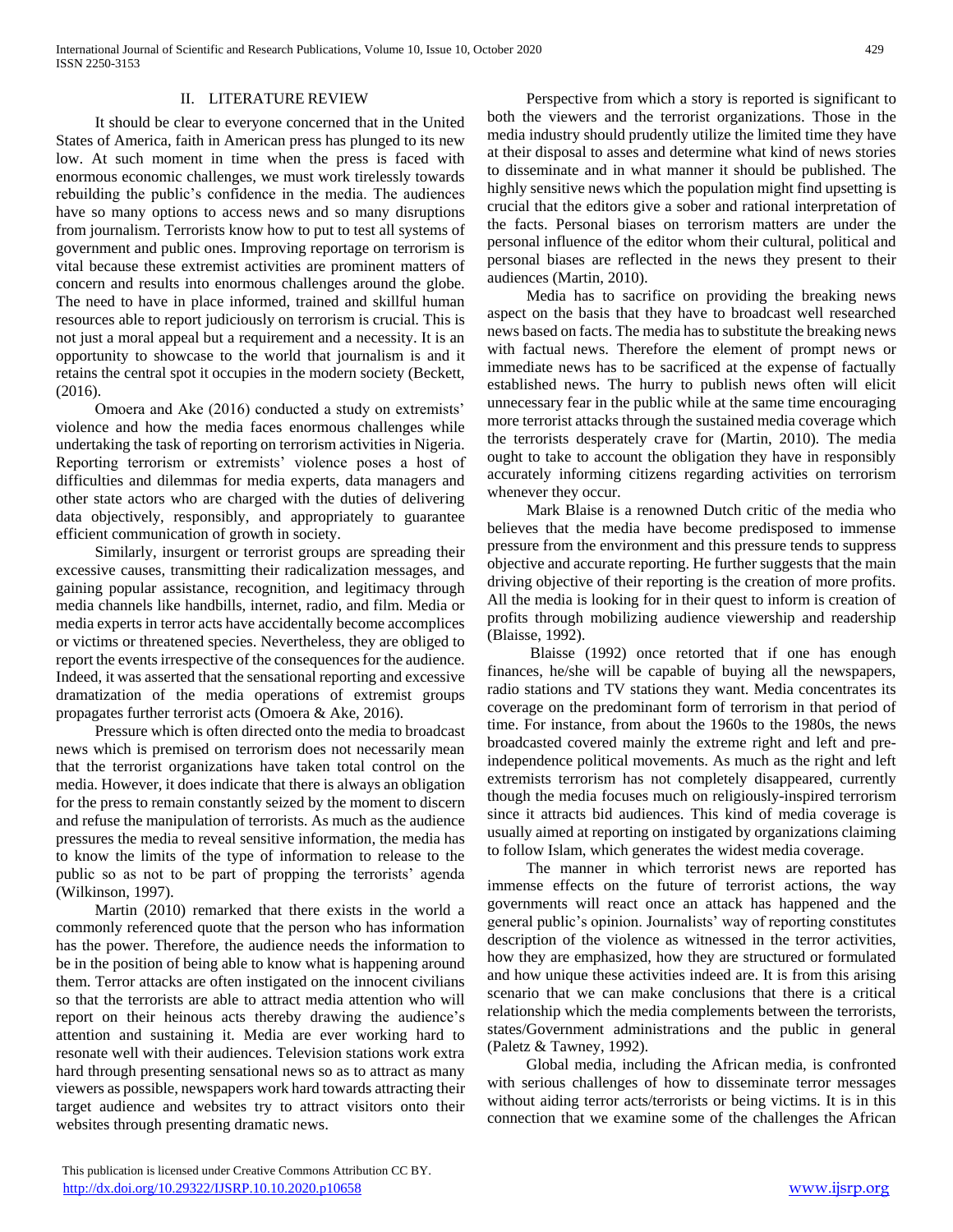media professionals face and some strategies to remediate them (Iqbal, (2015).

# III. METHODOLOGY

 This paper adopted a descriptive research design. Descriptive research is directed at making careful observations and detailed documentation of a phenomenon of interest. These observations must be based on the scientific method and therefore, are more reliable. The study was carried out in Mandera County. Mandera County is found in the former North Eastern Province of Kenya. Its capital and largest town is Mandera town. The county has a population of about 867,457 (2019 census) and an area of 25,797.7 km².

 The study population included both residents and nonresidents in Mandera County. The target population constituted Mandera County Officials, the NPS personnel, KDF personnel, media personnel (both local and international media representatives in Mandera County), NIS personnel as well as officials from NGOs, FBOs and CBOs. Simple random sampling was used to obtain respondents from within the general population of Mandera County. Purposive sampling was used to obtain key informants from the population of officials from Mandera County Government, the NPS personnel in Mandera County, KDF personnel, local and international media representatives in Mandera County, NIS personnel and officials from NGOs, FBOs as well as CBOs within Mandera County. A sample size of 384 was calculated using a formula proposed by Fisher (1998) which is: **n=z <sup>2</sup>pq**

**d**  $d^2$ 

 The study used mix method technique in data collection where both primary and secondary data were collected. The research instruments for primary data collection were questionnaires while secondary data was obtained by use of key informant interviews and FGDs. The interview schedule, FGDs and questionnaires were developed with special focus on achieving the research objective. Questionnaires with both closed and open ended questions were used in this study. The interviews conducted in this study were key informant interviews where the respondents were selected purposively. Information from key informants was obtained through inquiry and recorded by researchers. Structured interviews were performed by use of open interviews; the researcher taking notes while talking with respondents.

 To ensure validity and reliability of the research instruments, the researcher conducted a pilot study in the following places: Elwak, Lafey, Fino and Omar Jillo prior to the actual data collection. All resulting discrepancies were corrected to ensure that the results remain the same as if the research was to be repeated under similar circumstances. The study also made use of the supervisors and MMUST Research Experts who ensured that the research instruments were valid and reliable.

 The researcher used mixed (qualitative and quantitative) approaches of data analysis to provide the researcher with an ideal method needed for descriptive explanation. Quantitative data underwent the process of data management. Thereafter, the data was coded and entered into a computer software program-Statistical Packages for Social Sciences (SPSS) for analysis.

 This publication is licensed under Creative Commons Attribution CC BY. <http://dx.doi.org/10.29322/IJSRP.10.10.2020.p10658> [www.ijsrp.org](http://ijsrp.org/)

Qualitative data was analyzed using summary sheet by compiling specific phrases and key words used by respondents in description of scenarios to represent themes. The researcher used short abbreviations as descriptive codes to label data, usually a comment from key informants, under an appropriate category such as numeric codes are organized around relevant ideas, concepts, questions, or themes. Similarities and differences were sorted out then merged into larger categories then further into sub-themes. The results were presented in form of tables, charts and graphs.

#### IV. STUDY FINDINGS

 The study established that there were challenges faced by the media in their reportage of terrorism. This was as noted by 78% (222) of the respondents with 22% (62) noting that there were no challenges faced by the media in their reportage of terrorism.



 The following were the major challenges which were noted: conflict of interest, poor communications network, myths on terrorism, lack of mutual trust, fear and intimidation, pressure and coercion and will be elaborated.

#### **4.1 Conflict of interest**

 Lack of balance between objectivity and accuracy against the need to make stories and reports that sell was also cited as a challenge within the media circles.

 Press pundits have over time questioned if media practices objectivity in its quest to inform the public and thus, a challenge to media reportage of terrorist activities. This challenge has been exacerbated by the pressure on the media to report terror activities which suppresses objectivity and accuracy. It is usually noted that, journalists tend to pre-conclude situations and give personal opinions on issues with a view of meeting deadlines for going to press or going on air and thus, the information reported is most likely subjective. This is as a result of the pressure under which they work to deliver news promptly for a better sale. Therefore this comes into conflict with the quality of news to be presented.

 Both the print and electronic media covered extensively the heinous assaults which were visited on the Westgate mall, attacks in Mandera County, assault on Mpeketoni in Lamu County and the Garissa university assault in Garissa County. Both Kenyan and international press were awash with photos exhibiting grueling pain which the survivors were going through. Others broadcasted raw photos showing physical injuries and several deaths in cold blood. It is the presence of these media outlets that hampers the strong efforts put in place by the Kenyan Government to control damage and safeguard the integrity of the rescue operations and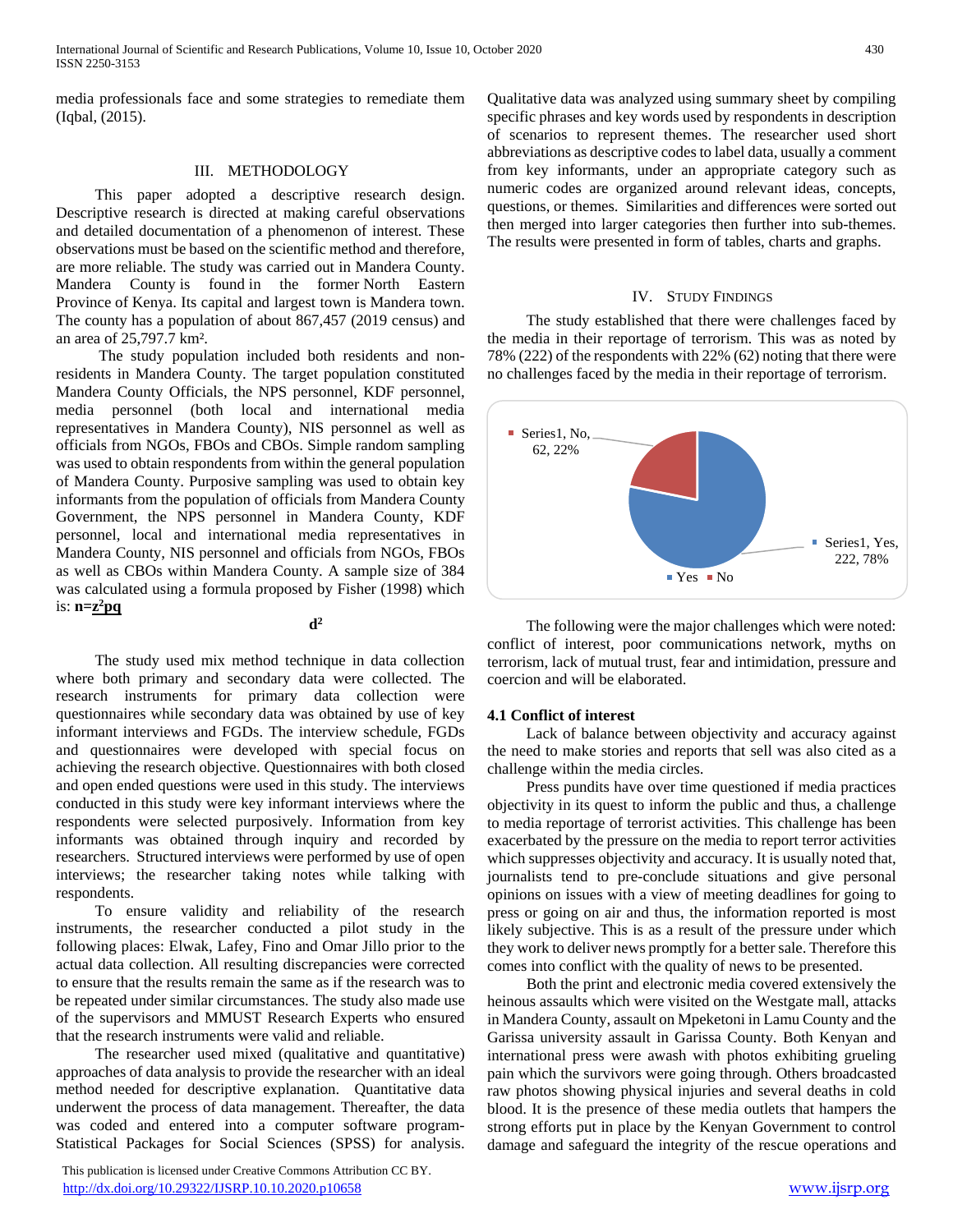also coordinate on the methodology to be employed when reporting on these acts of terror. It is such type of circumstances where media inadvertently offers an opportunity for Al-Shabaab to display their attacks with little if any censorship and also exploit such circumstances to spread their propaganda. Therefore the media unknowingly grants them the oxygen to survive as well as thrive (Jacobs, 2012). This is a conflict of interest between the rights of the public to be informed vis-à-vis the national security interests.

 Another instance in conflict of interest is when the public needs to know what is happening in the terrorists' world at the expense of the country's economic development. This observation is well captured in Gagalo's publication whereby it takes note that several reasons have been put forth as to why Al-Shabaab is hell bent on attacking Kenya and not other neighbours. Among the reasons given is that Al-Shabaab wants to sabotage the Kenyan economy, another reason being that Al-Shabaab wants to influence the Kenyan foreign policy by forcing the withdraw of KDF troops from Somalia. These reasons could be true but it is important to consider the bigger picture of Kenya being a tourist hub in the region and this grants the terrorists opportunity to attack these tourists. This comes about with a lot of media coverage which keeps Al-Shabaab in the visibility so as to remain relevant in the international stage. The associated media coverage and damage done to Kenya's image and economy also bleeds into Al-Shabaab's pursuit for survival and equally global and regional publicity (Galgalo, 2015).

## **4.2 Poor communications network**

 Poor facilities such as road network, transport and communication have been a painstaking limitation for journalists when gathering information in the field. Poor road networks and inadequate means of transport have made it impossible for journalists to travel and meet informants. The unreliable communication system available has made it difficult not only to obtain information but also to verify the authenticity of the information provided.

# **4.3 Myths on Terrorism**

 The myths and misconceptions surrounding the whole subject of terrorism make it difficult to obtain and verify information. Journalists who were enjoined in the study noted that because of the myths and misconceptions surrounding the issue of terrorism, it has become difficult to authenticate or verify information especially in cases where the sources of information are from different cultural and ideological backgrounds. For instance, while some myths assert that terrorism is associated with Islam and all Muslims, informants who are non-Muslims would readily give information that is biased against the Muslim community. This challenge is aggravated by the lack of means of verifying information obtained from their sources.

 It is common knowledge that security officers hold classified information meaning that the information is sensitive and so it is important for them to maintain a close and warm working relationship with the media to avoid improper disclosure of information which may cause harm, injure or damage to the country's reputation. On the other hand, the journalists ought to understand the procedures for information disclosure by the security officers and whoever is authorize to give information.

 This publication is licensed under Creative Commons Attribution CC BY. <http://dx.doi.org/10.29322/IJSRP.10.10.2020.p10658> [www.ijsrp.org](http://ijsrp.org/)

Therefore, it follows that information should be utilized responsibly and with care without compromising the lives of the officers, journalists, victims, survivors or an ongoing operation (Media Council of Kenya & International Media Support, 2016).

# **4.4 Lack of Mutual trust**

 There are suspicions amongst these institutions developing, and implementing or carrying out anti-terrorism strategies. Despite this, the Kenya Defense Forces tends to be a bit more organized and robust in terms of information sharing and their relationship with the media more than the National Police Service who most times are not comfortable with the media (Media Council of Kenya & International Media Support, 2016).

 It is important to be cognizant of the fact that the police and the media can co-exist while performing two similar yet so different roles – the key is to develop a strong relationship prior to critical incident. The two institutions should learn to work together in peace time such that when an incident occurs they will be able to harmoniously carry on with their tasks. Both sides have to be enlightened so that they are well versed with the policies of their counterpart and perhaps most importantly is that both sides have to respect the policies in place which they will work around (Media Council of Kenya & International Media Support, 2016). The police/military and media should endeavour to conduct regular meetings between so as to create a synergy of working together. In the process they develop rules and regulations or procedures which will assist them work together successfully without infringing on one another's rights. They should also conduct joint training classes which will also greatly help in bridging the gap of mutual suspicions between the security forces

and the media. Improved media and security forces working networks and sessions are vital as they can help improve information flow and build on mutual trust. The police can also assist in bridging the relationship gap by being a bit more open with the media. Regular, consistent and credible information sharing on the process and stages of security operations can help improve or create healthy working relationships and improve access to information or volunteering of information by security forces which will translate into responsible reportage (Media Council of Kenya & International Media Support, 2016).

## **4.5 Fear and Intimidation**

 Fear of being attacked and hurt by terrorists as well as intimidation and blackmail by terrorists and sources of information was further cited as a limitation to media reportage. Serious professional journalism is difficult work at the best of times. In a society threatened by terrorism and/or violent extremism, journalists face much greater difficulties and will likely operate in a climate of fear and threats. The spread of propaganda and unverified information on social media sometimes works against facts presented by journalists. In the current times where information flows very quickly in the digital world, journalists have had the challenge of countering falsehood, propaganda and unverified information shared on social media and blogs by unverified sources. This has placed media houses at the center of confusion trying to clear the air on what are the real facts and what is unverified.

 Further in understanding the challenges faced by the media in reportage of terrorists' activities, the study interrogated the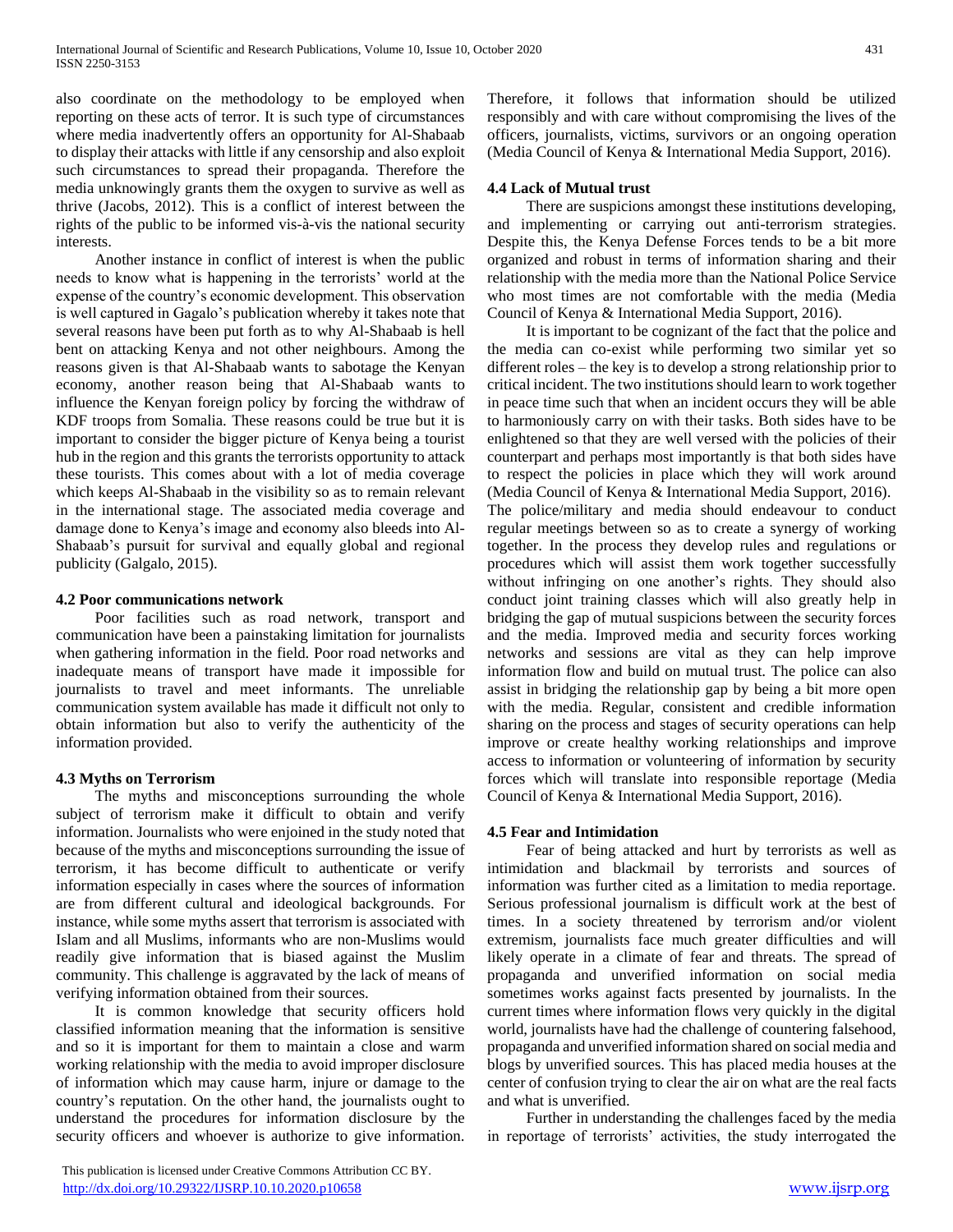position of terrorists in the media. The study established that 67% of the respondents felt that terrorists have projected themselves better in the media than the government. The study noted that with the day-in day-out coverage of terrorist activities in the media is a depiction of terrorists projecting their presence better than the government through the media. Key informants in the study were further in agreement with these sentiments, most of who noted that terrorists have mastered the art of strategically positioning themselves well in their media to justify their acts and advance their agenda. Their resounding sentiments further paint a picture of a media that gives much airtime to terrorists and terrorism in general.

 The media has on a number of occasions been seen to play an accomplice to the success of these acts of terror. This has been witnessed more so during the processes of reporting and covering these acts of terror whenever and wherever they take place. Their coverage intentionally or unintentionally gives so much publicity to the terrorist groups; a mileage they really crave to achieve.

 The example of the September 11, 2001, attacks were sufficiently visual to meet the demands of the TV culture and to satisfy the public fascination for live coverage of events. By attacking cities like New York, among others, where the largest concentration of television stations and film studios and equipment exist, terrorists not only guaranteed for themselves an exhaustive coverage and a global projection of their actions, but the existence of multiple tourists and citizens who had their own film equipment. This allowed news broadcasters to utilize domestically filmed new materials in which the news did not have as much to do with the terrorist attack as with the existence of new images that allowed the viewing public to contemplate the horror and destruction from a different point of view.

 Dramatic incidents, stories with emotional aspects, and negative news stories are the topics that readers find interesting. Other kinds of stories that tend to draw high levels of interest are those that are exciting and sensational, and those that directly affect the audience (Glüpker, 2008). News stories that report on terrorists' actions or attacks are a suitable example of stories which satisfy all these characteristics.

 Terrorism happen to be very brutal as well as a violent practice but it is also happens to be the global media's spectacular phenomenon which they cannot escape from covering for the sake of improving their viewership which translates to profits. News on terrorism is very juicy and vital: such kinds of news often make the public want to know more and seek for further understanding on what exactly transpired. The news is very dramatic and attractive to watch or read. This is what exactly terrorists look for, the kind of publicity the terrorists get from journalists when covering such kind of news. The media in reporting such news aids the terrorists achieve the effect of disrupting society functioning provoke fear and demonstrate that they are powerful (Beckett, 2016).

## **4.6 Pressure and Coercion**

 The study further established that the media received a lot of pressure from different quarters to inform on terrorists activities including from terrorists themselves through coercion and threats. The findings of this study are in tandem with Dutch journalist Mark Blaisse who observes that the media have become predisposed to immense pressure from the environment and this

 This publication is licensed under Creative Commons Attribution CC BY. <http://dx.doi.org/10.29322/IJSRP.10.10.2020.p10658> [www.ijsrp.org](http://ijsrp.org/)

pressure tends to suppress objective and accurate reporting. He further suggests that the main driving objective of their reporting is the creation of more profits. All the media is looking for in their quest to inform is creation of profits through mobilizing audience viewership and readership (Blaisse, 1992).

# V. DISCUSSION

 An analysis of the responses given in by the participants clearly depicts the fact that acts of terror have alienated the youth and even the old from leading a normal life in Mandera County just like the rest of the country. Terrorism has made the County not gain much in development due to investors being scared from investing in the County (Business Daily, 2019).

 It is important to reiterate the conflicts that exist between the media and the security agencies when there is a terrorist attack kind of a situation. Due to the long standing suspicions amongst the media and the security agencies that media are out to discredit the security agencies and the security agencies are out to cover up their flaws. This has always been a bone of contention. Such incidents have been experienced in the recent past during the terrorist attacks on Westgate Mall in Nairobi, the attack on the Garissa University, in Lamu County at the border of Kenya and Somali and in Mombasa County several times (Media Council of Kenya and International Media Support, 2016).

 In the recent past as experienced in the Westgate Mall attack, the Kenya Defense Forces accused the media of compromising the operation. The media while undertaking a live coverage of the operation indirectly aided the attackers. The media also did jeopardize the lives of the security officers and the victims through life coverage of the military operation revealing the military strategy towards defeating the terrorists and rescuing the victims of the attack (Media Council of Kenya and International Media Support, 2016).

 While there are flaws in the way the media cover security undertakings which has contributed to lack of trust in the media from security agents, the tensions and conflicts can also be explained by the lack of understanding amongst security agencies on the role of media play in a democratic society and vice versa. If the media is not accorded the freedom to report then there is a likelihood of letting propaganda flourish. This again can lead to biased media coverage due to the lack of access to information that is provided, as well as direct threats against journalists who run the risk of imprisonment and restrictions of their rights (Media Council of Kenya and International Media Support, 2016).

 For the advice of Kenyan media experts, the study would recommend a replication of the European Union Technical Assistance to Nigeria's Evolving Security Challenges (EUTANS) framework for reporting responsibly on violent extremism as part of the effective and preferred approaches to address the challenges of reporting terrorism in Kenya. Journalism involves a high degree of government confidence. To gain and retain this confidence, sticking with the greatest professional and ethical norms is morally imperative for every journalist and news medium. A journalist should always have a good public interest at heart in the practice of these responsibilities. Truth is the cornerstone of journalism, and every journalist has to work diligently to find out the reality of every evening (Okeke & Odubajo, 2018).